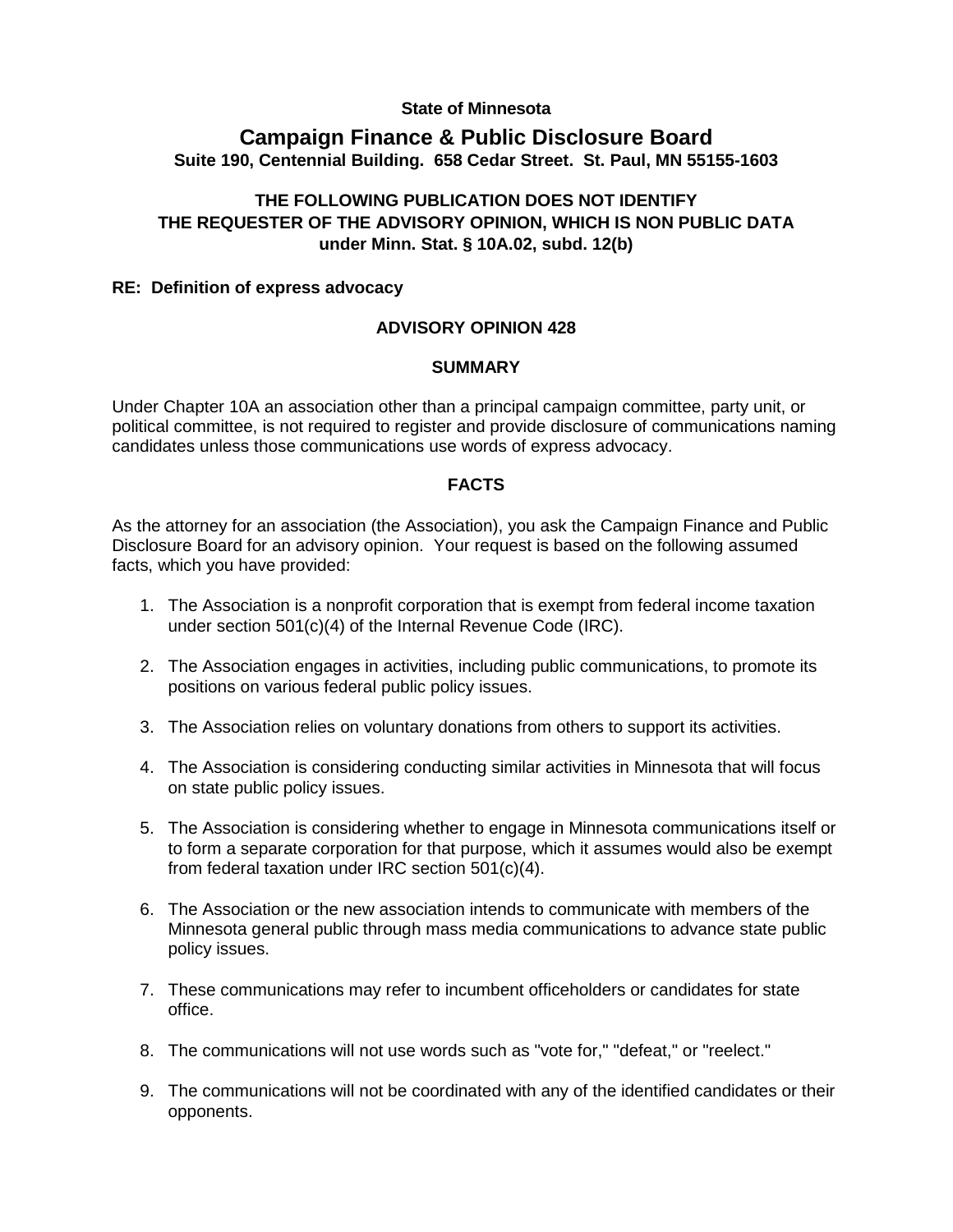Based on the above assumed facts, you ask for an advisory opinion addressing the following question:

## **Question**

If an association avoids using in its communications the explicit words of express advocacy such as "vote for," "elect," "vote against," "defeat," and similar words, and avoids coordination with candidates, is the association excluded from classification as a political committee or as an association with a political fund and, thus, exempt from the registration and reporting requirements of Chapter 10A?

## **Opinion**

The hypothetical facts state that both the existing association and a new association formed to engage in communications in Minnesota would be a 501(c)(4) tax exempt organizations. Based on Internal Revenue Code provisions, this means that the major purpose of either association is something other than to influence the nomination or election of candidates in Minnesota. Therefore, the Association will not be a political committee regardless of its communications because a political committee is, by definition, an association whose major purpose is to influence the nomination or election of candidates or to promote or defeat a ballot question.

If the Association is required to provide disclosure, it will be through a political fund account. A political fund is defined in Minnesota Statutes section 10A.02, subdivision 28, as

an accumulation of dues or voluntary contributions by an association other than a political committee, principal campaign committee, or party unit, if the accumulation is collected or expended to influence the nomination or election of a candidate or to promote or defeat a ballot question.

Under both U.S. Constitutional law in *Buckley v. Valeo* 424 U.S. 1 (1976) and under Minnesota law in *Minnesota Citizens Concerned for Life v. Kelley*, 698 NW2d 424 (Minn. 2005), the phrase "to influence" has been narrowly construed in the case of associations that are not political committees to be limited to communications that expressly advocate to influence the nomination or election of candidates.<sup>[1](#page-1-0)</sup>

Subsequent to *Buckley*, the U.S. Supreme Court opinions, including those of *McConnell v. FEC*  540 U.S. 93 (2003) and *FEC v. Wisconsin Right To Life (WRTL)* 551 U.S. 449 (2007), have held that communications that were the "functional equivalent" of express advocacy could also trigger disclosure requirements as communications to influence the nomination or election of candidates. Communications that are the functional equivalent of express advocacy are those that are subject to no reasonable interpretation other than that their purpose is to influence the nomination or election of candidates or to promote or defeat a ballot question.

In Minnesota, both independent expenditures, as a type of communication, and political funds, as an accumulation of money, are defined in terms of express advocacy.

<span id="page-1-0"></span> $1$  The Board recognizes that an association that advocates to promote or defeat a ballot question may also be required to provide disclosure through a political fund account. However, questions concerning registration and disclosure of ballot question political funds are not before the Board in this request.